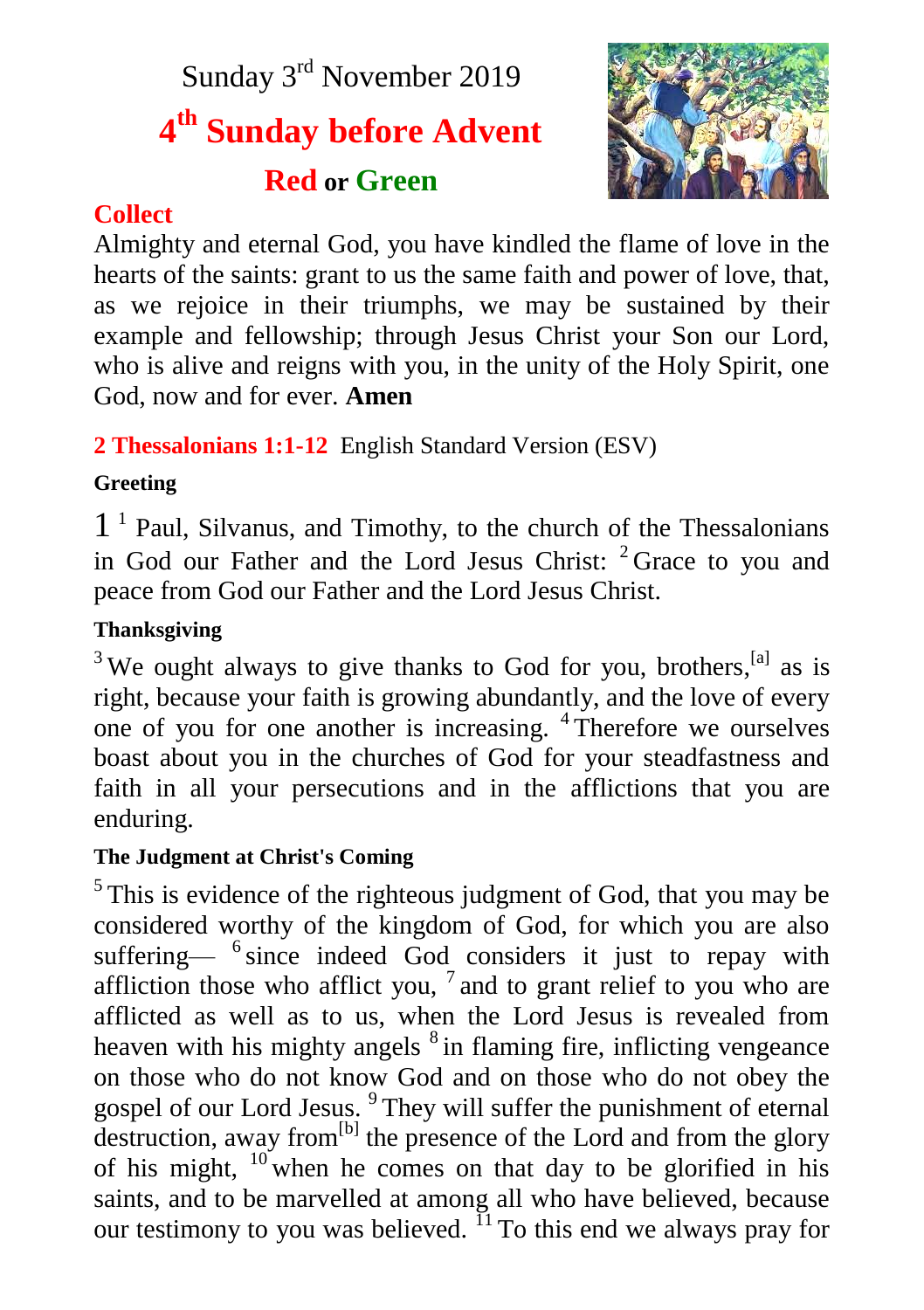you, that our God may make you worthy of his calling and may fulfil every resolve for good and every work of faith by his power,  $^{12}$  so that the name of our Lord Jesus may be glorified in you, and you in him, according to the grace of our God and the Lord Jesus Christ.

**Footnotes:** a. or *brothers and sisters*. The plural Greek word *adelphoi* (translated "brothers") refers to siblings in a family. In New Testament usage, depending on the context, *adelphoi* may refer either to men or to both men and women who are siblings (brothers and sisters) in God's family, the church. b. or *destruction that comes from*.

**COMMENT:** In this letter, probably penned by a disciple of Paul at the end of the first century, faithfulness in difficult times is the central message. The congregation to which author wrote had grown in faith and in love for each other under considerable persecution. So Christian community could boast of their faithfulness and mutual love in other congregations. He prayed for them to continue in their witness to Christ as they had been doing so well. We have only slight data on the exact nature of the Thessalonians struggle. In the first Letter to the Thessalonians by Paul, and in his early ministry among them Paul had taught them the gospel clearly. There appears to have been an attack on them by some unidentified exterior evil force. The object of the attack may well have been Paul himself or his teaching. Whatever the attack, Paul sought only to encourage the Thessalonians to continue their strong witness. The Author praised them for their steadfast perseverance under persecution (verse 4). He prayed for them to be worthy of their call to be God's people in their community and to have the spiritual strength to fulfil God's purpose. He asked that their every act might be motivated by faith and so show by their daily living in him that Jesus really is Lord (verses 11-12).

## **Luke 19:1-10** English Standard Version (ESV)

#### **Jesus and Zacchaeus**

 $19<sup>1</sup>$  He entered Jericho and was passing through. <sup>2</sup> And behold, there was a man named Zacchaeus. He was a chief tax collector and was rich.<sup>3</sup> And he was seeking to see who Jesus was, but on account of the crowd he could not, because he was small in stature. <sup>4</sup>So he ran on ahead and climbed up into a sycamore tree to see him, for he was about to pass that way.  $5$  And when Jesus came to the place, he looked up and said to him, "Zacchaeus, hurry and come down, for I must stay at your house today." <sup>6</sup> So he hurried and came down and received him joyfully.  $^7$  And when they saw it, they all grumbled, "He has gone in to be the guest of a man who is a sinner." <sup>8</sup> And Zacchaeus stood and said to the Lord, "Behold, Lord, the half of my goods I give to the poor. And if I have defrauded anyone of anything,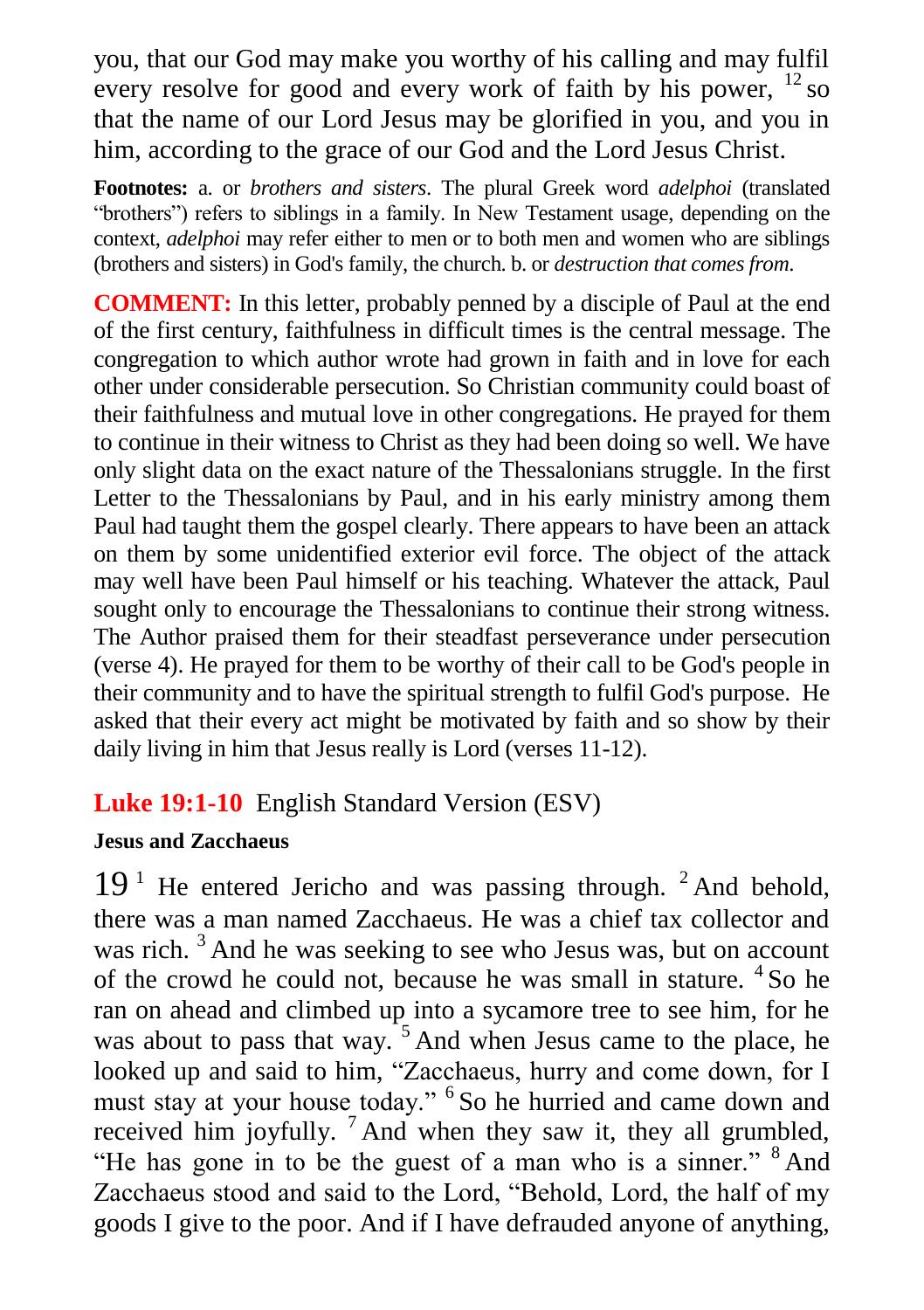I restore it fourfold." <sup>9</sup> And Jesus said to him, "Today salvation has come to this house, since he also is a son of Abraham. <sup>10</sup> For the Son of Man came to seek and to save the lost."

**COMMENT:** Jesus continually challenged the traditional view of who is faithful. In Roman times, tax collecting was rented out to the highest bidder who then could extort whatever he could from the general populace. As a Roman lackey and profiteer, Zaccheus was a much despised man as well as too short to see over the crowds gathered to see Jesus enter Jericho. Yet Jesus sought him out and invited himself to his home to dine. When Zaccheus promised to be generous to the poor and repay what he had taken by fraud, Jesus praised him as a son of Abraham, the Jewish ideal of a faithful servant of God. Whose values apply today? Do we always do whatever gains most for us or does faith help us stand out from the crowd?

## **Psalm 32** *Beati quorum* Grail Psalter

## R **Forgive, Lord, the guilt of my sin.**

 $<sup>1</sup>$  Happy the man whose offence is forgiven,</sup> whose sin is remitted.  $2^{\circ}$  O happy the man to whom the Lord imputes no guilt, in whose spirit is no guile.  $\mathbb{R}^7$ 

<sup>3</sup> I kept it secret and my frame was wasted. I groaned all day long, 4 for night and day your hand was heavy upon me. Indeed my strength was dried up as by the summer's heat.  $\mathbf{R}$ 

<sup>5</sup> But now I have acknowledged my sins; my guilt I did not hide. I said: "I will confess my offense to the Lord." And you, Lord, have forgiven the guilt of my sin.  $\mathbf{R}^{\prime}$ 

<sup>6</sup> So let every good man pray to you in the time of need. The floods of water may reach high but him they shall not reach.  $7$  You are my hiding place, O Lord; you save me from distress. (You surround me with cries of deliverance.)  $\mathbb{R}^7$